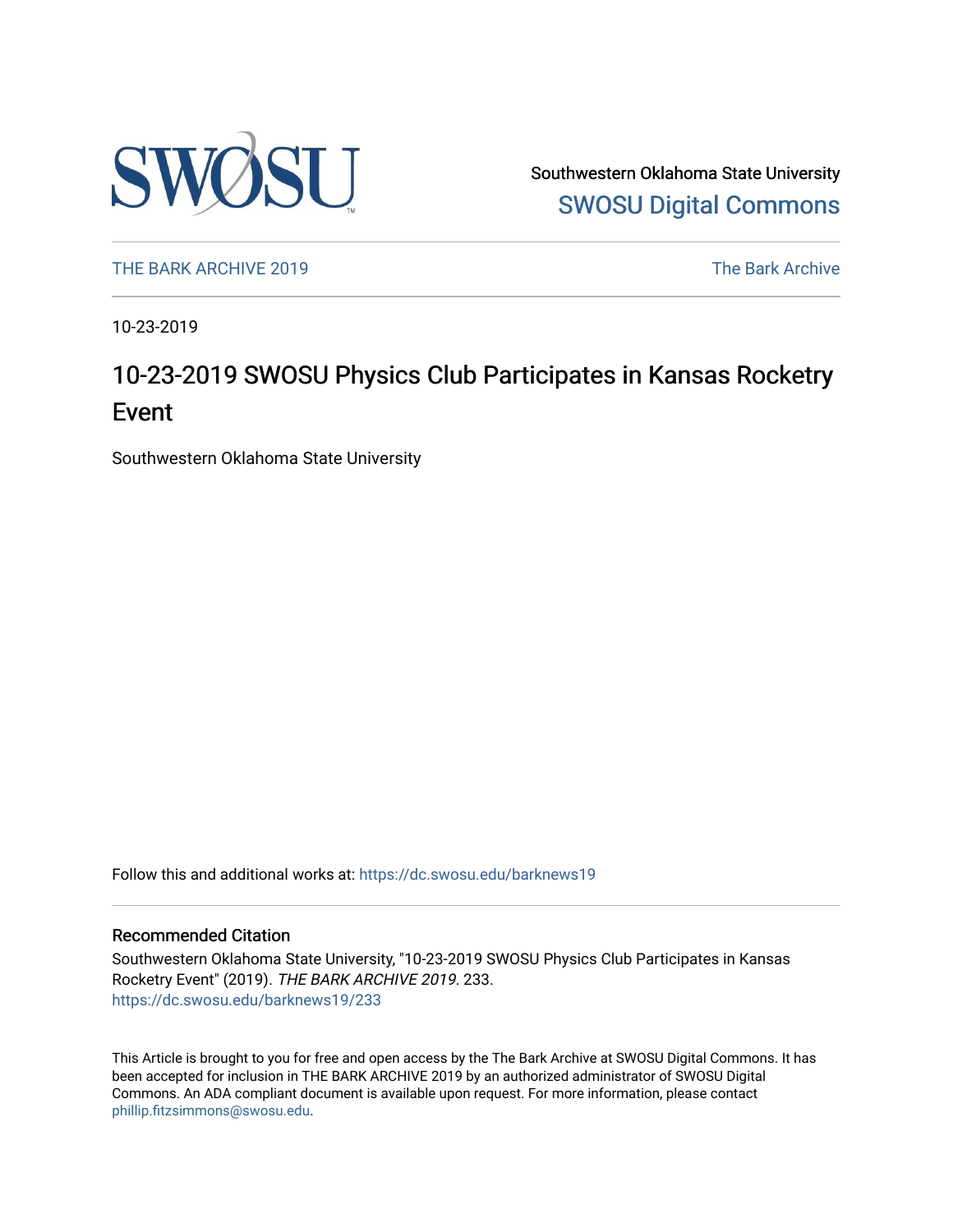

23 October, 2019

# **SWOSU Physics Club Participates in Kansas Rocketry Event**



of the SWOSU Physics Club recently participated in a group high-power rocketry event held in Argonia (KS). Attending were (from left) Tayler Valdez, Adams; Daniel Gassen, El Reno; Cameron Cinnamon, Garber; Brock Mason, Tuttle; and faculty sponsor Wayne Trail.

The Southwestern Oklahoma State University Physics Club in Weatherford recently participated in a group high-power rocketry event held in Argonia (KS) where members launched several rockets.

Wayne Trail, sponsor of the SWOSU Physics Club, said their work is the beginning of an effort to compete in the Argonia Cup, which will take place in March 2020 involving about 20 university teams building rockets that must fly to at least 8,000 feet and return their payload (a golf ball) to a specified location on the ground.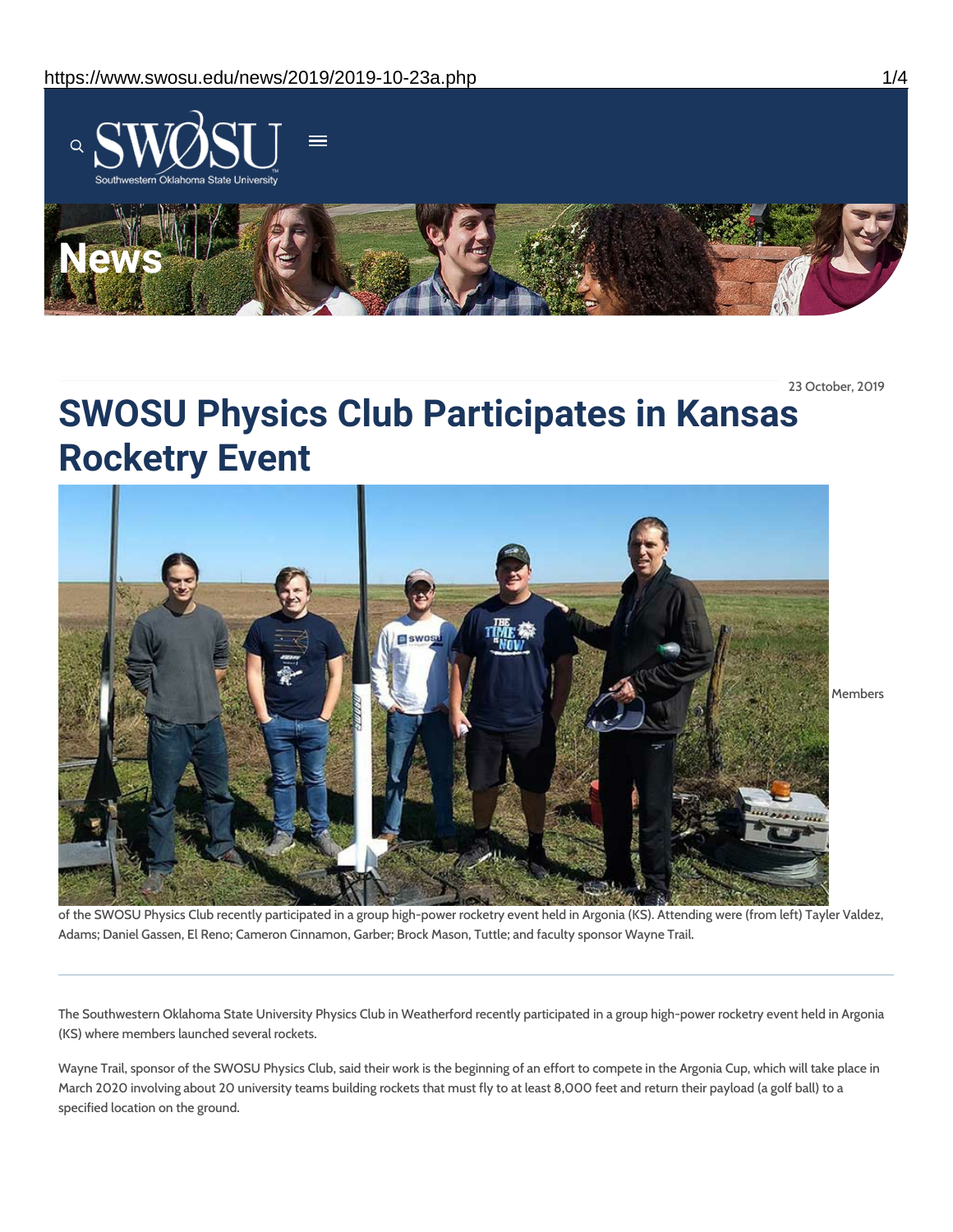#### https://www.swosu.edu/news/2019/2019-10-23a.php 2/4

At the event in Kansas, the SWOSU club launched several rockets including its three pound, 45 inch "Pit BullDawg 1" that reached a top speed of about 370 mph and a height of nearly 2,000 feet. The winner of the competition is the team that reaches at least 8,000 feet and delivers their payload the closest to the specified location.

One requirement of the competition is that competitors reach at least a level two license with one of the two national high-power rocketry organizations prior to the competition. The licenses require student to successfully build and launch high altitude rockets of various (increasing) levels of thrust and successfully return the rocket to the ground, still in working order. They must also pass an exam over the Federal Aviation Administration's rules on the regulations for high-powered rocketry.

SWOSU student Brock Mason of Tuttle passed his level 1 flight test.

Trail said the work is carried out through the support of Madeline Baugher and the NASA Oklahoma Space Grant Consortium.

| Academics                | D |
|--------------------------|---|
| Administration           | D |
| Alumni and Foundation    | D |
| Community                | D |
| Events                   | D |
| <b>Faculty and Staff</b> | D |
| Miscellaneous            | D |
| Sayre                    | D |
| <b>Students</b>          | D |
|                          |   |

| <b>Archive Links</b> |   |
|----------------------|---|
| 2018                 | D |
| 2019                 | D |
| 2020                 | D |
| Archive              | D |
|                      |   |

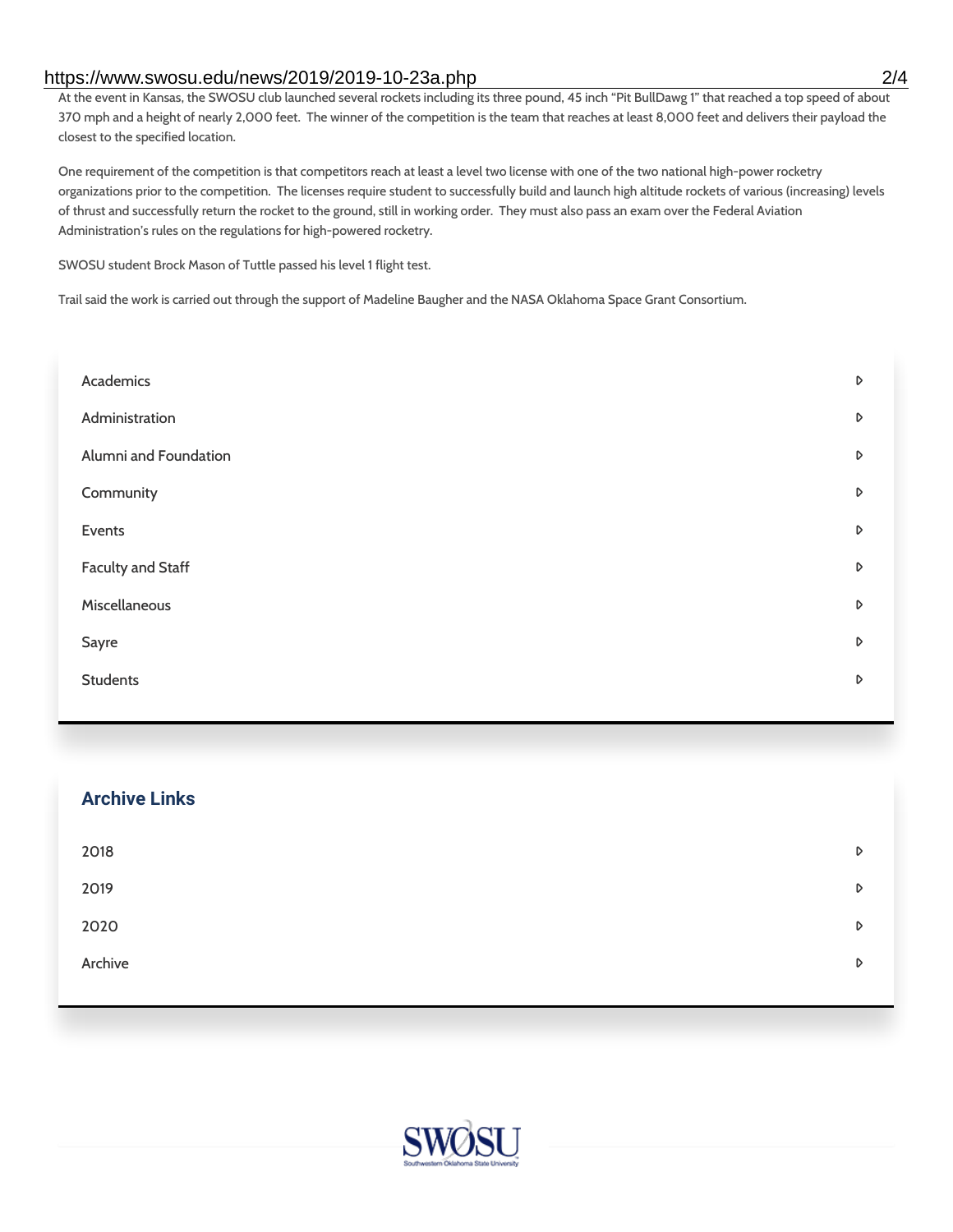### Weatherford Campus

100 Campus Drive Weatherford, OK 73096

#### Sayre Campus

409 E Mississippi Ave Sayre, OK 73662

Connect to Us

fyom

Contact [Information](https://www.swosu.edu/about/contact.php) [University/Facility](https://www.swosu.edu/about/operating-hours.php) Hours [Campus](https://map.concept3d.com/?id=768#!ct/10964,10214,10213,10212,10205,10204,10203,10202,10136,10129,10128,0,31226,10130,10201,10641,0) Map Give to [SWOSU](https://standingfirmly.com/donate) Shop [SWOSU](https://shopswosu.merchorders.com/)



**[Directory](https://www.swosu.edu/directory/index.php)** 

[Calendar](https://eventpublisher.dudesolutions.com/swosu/)

[Apply](https://www.swosu.edu/admissions/apply-to-swosu.php)

[GoSWOSU](https://qlsso.quicklaunchsso.com/home/1267)

[Jobs@SWOSU](https://swosu.csod.com/ux/ats/careersite/1/home?c=swosu)



Current [Students](https://bulldog.swosu.edu/index.php)

[Faculty](https://bulldog.swosu.edu/faculty-staff/index.php) and Staff